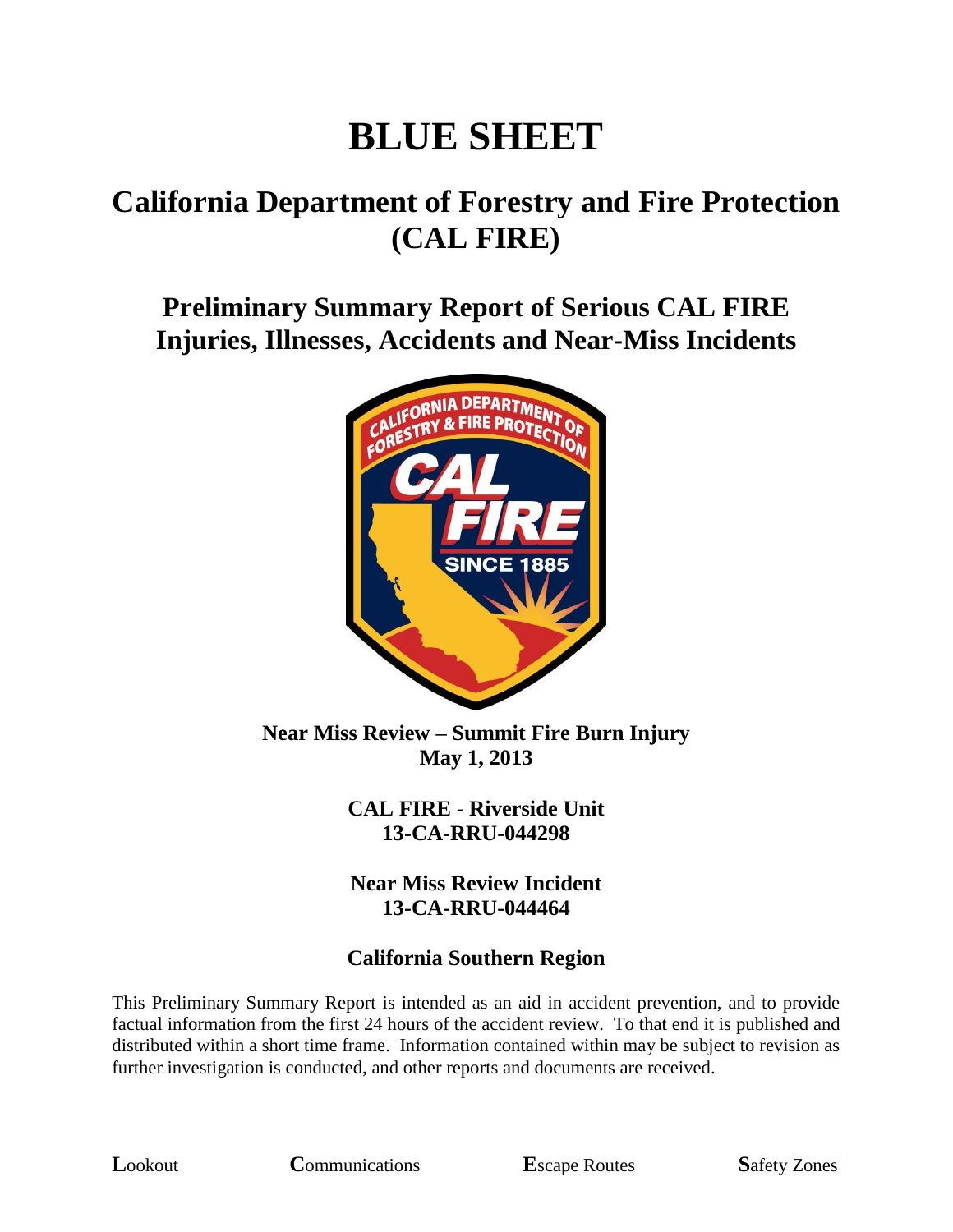#### **SYNOPSIS**

The following is a Preliminary Summary Report of a near miss incident where a firefighter received first and second degree burns to his face during suppression operations of a wildland fire.

#### **NARRATIVE**

On May 1, 2013, at 1:42 PM, BDU E3569 was dispatched to the Summit Fire in the Banning area of the Riverside Unit.

At approximately 4:15 PM, E3569 was performing mobile pumping fire suppression operations on Division A. They anchored their operation from a dozer line as they attempted to perform a flanking operation on a spot fire that had crossed the line. The captain was operating the engine while both firefighters were on a 25 foot 1½" hose line with a combination nozzle in front of the engine. Firefighter 1 was on the nozzle and firefighter 2 was 10 feet behind him on the hose line in a support position.

During the operation, firefighter 2 observed that fire had crossed the dozer line approximately 300 feet behind the engine. He notified firefighter 1 and the captain of the situation. Both firefighters then quickly placed the hose line back into the storage compartment in the front bumper. The captain began to move the engine out of the unburned fuels into the burned area. Firefighter 2 remained in the unburned fuels as he waited for the engine to move. Fire conditions quickly changed and the fire reached firefighter 2's location while he was still standing in the unburned fuels. Firefighter 2 turned and crouched to shield himself away from the heat and flames. Simultaneously, he quickly moved into the burned area which was only a few feet away.

After he retreated into the burned area, he met up with firefighter 1 and the engine. The captain told them they had less than a quarter tank of water left and that they needed to leave to get water. While they were getting water at a nearby hydrant off the fire line, firefighter 1 noticed the injuries to firefighter 2's face and notified the captain. The captain made the notification to his fire line supervisor who in turn requested a medical response.

Firefighter 2 was transported by an ambulance to a local hospital. After assessing and treating his burn injuries, he was released. He was then transported to the nearest burn center for further evaluation. The burn center personnel evaluated his injuries and released him placing him off duty for one week. Firefighter 2 primarily received first degree burns and a small area of second degree burns to his lower face. He sustained no other burns or injuries.